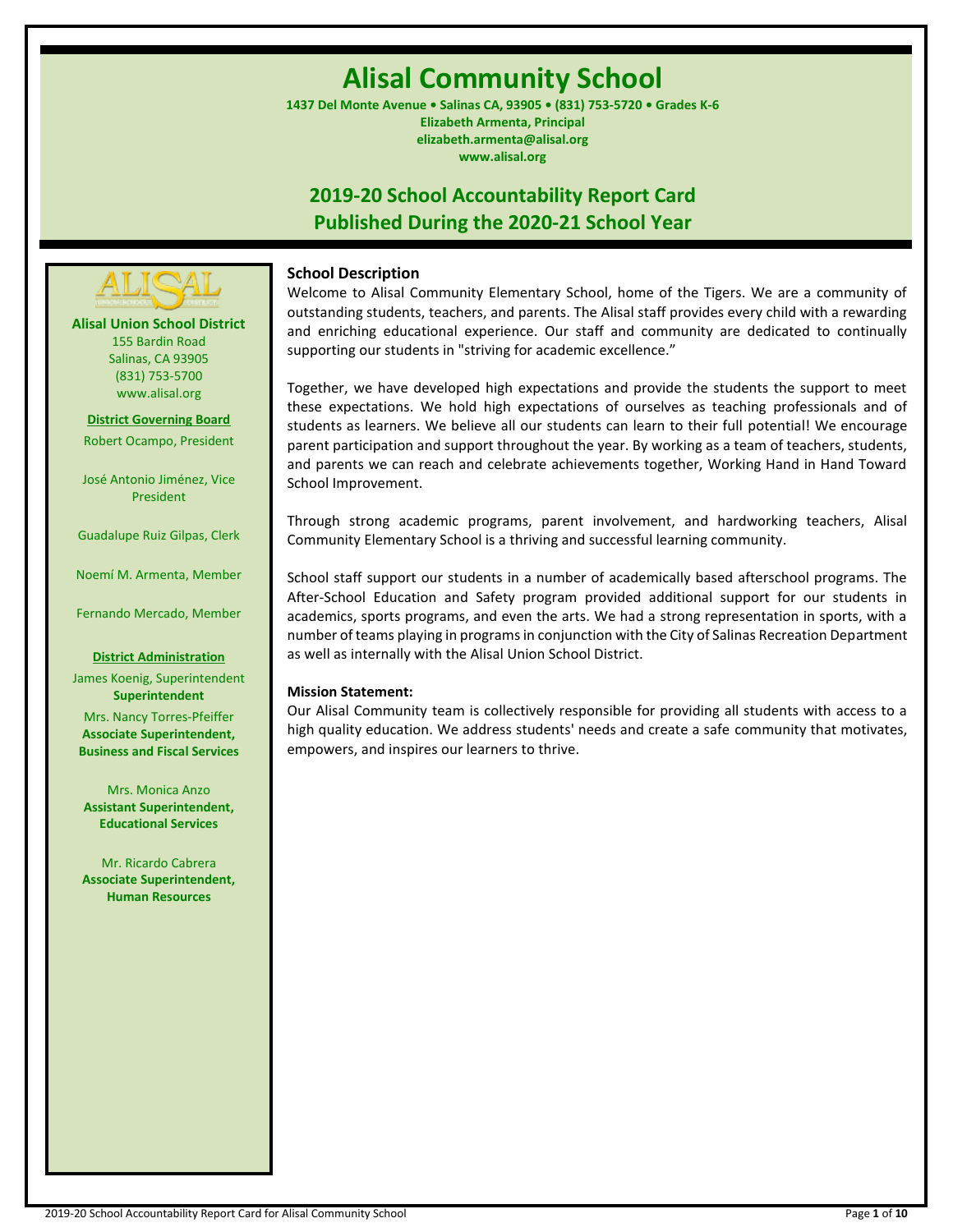## **About the SARC**

By February 1 of each year, every school in California is required by state law to publish a School Accountability Report Card (SARC). The SARC contains information about the condition and performance of each California public school. Under the Local Control Funding Formula (LCFF) all local educational agencies (LEAs) are required to prepare a Local Control and Accountability Plan (LCAP), which describes how they intend to meet annual school-specific goals for all pupils, with specific activities to address state and local priorities. Additionally, data reported in an LCAP is to be consistent with data reported in the SARC.

- For more information about SARC requirements and access to prior year reports, see the California Department of Education (CDE) SARC web page at [https://www.cde.ca.gov/ta/ac/sa/.](https://www.cde.ca.gov/ta/ac/sa/)
- For more information about the LCFF or the LCAP, see the CDE LCFF webpage a[t https://www.cde.ca.gov/fg/aa/lc/.](https://www.cde.ca.gov/fg/aa/lc/)
- For additional information about the school, parents/guardians and community members should contact the school principal or the district office.

#### **2019-20 Student Enrollment by Grade Level**

| <b>Grade Level</b>      | <b>Number of Students</b> |  |  |  |
|-------------------------|---------------------------|--|--|--|
| Kindergarten            | 108                       |  |  |  |
| Grade 1                 | 95                        |  |  |  |
| Grade 2                 | 73                        |  |  |  |
| Grade 3                 | 94                        |  |  |  |
| Grade 4                 | 96                        |  |  |  |
| Grade 5                 | 96                        |  |  |  |
| Grade 6                 | 98                        |  |  |  |
| <b>Total Enrollment</b> | 660                       |  |  |  |

**2019-20 Student Enrollment by Group**

| Group                             | <b>Percent of Total Enrollment</b> |  |  |
|-----------------------------------|------------------------------------|--|--|
| Filipino                          | 0.3                                |  |  |
| <b>Hispanic or Latino</b>         | 98                                 |  |  |
| White                             | 0.6                                |  |  |
| Socioeconomically Disadvantaged   | 95.3                               |  |  |
| <b>English Learners</b>           | 79.8                               |  |  |
| <b>Students with Disabilities</b> | 6.8                                |  |  |
| <b>Homeless</b>                   | 17.4                               |  |  |

## **A. Conditions of Learning**

#### **State Priority: Basic**

The SARC provides the following information relevant to the State priority: Basic (Priority 1):

- Degree to which teachers are appropriately assigned and fully credentialed in the subject area and for the pupils they are teaching;
- Pupils have access to standards-aligned instructional materials; and
- School facilities are maintained in good repair

| <b>Teacher Credentials for Alisal Community</b> | 18-19 | $19-20$ 20-21 |    |
|-------------------------------------------------|-------|---------------|----|
| <b>IWith Full Credential</b>                    | 24    | 29            | 24 |
| <b>Without Full Credential</b>                  |       |               |    |
| Teaching Outside Subject Area of Competence     |       |               |    |

| <b>Teacher Credentials for Alisal Union School</b> |  | $18-19$ 19-20 | $20-21$ |
|----------------------------------------------------|--|---------------|---------|
| With Full Credential                               |  |               |         |
| Without Full Credential                            |  |               |         |
| Teaching Outside Subject Area of Competence        |  |               |         |

#### **Teacher Misassignments and Vacant Teacher Positions at Alisal Community School**

| Indicator                           | 18-19 | $19 - 20$ | $20 - 21$ |
|-------------------------------------|-------|-----------|-----------|
| <b>Teachers of English Learners</b> |       |           |           |
| Total Teacher Misassignments*       |       |           |           |
| <b>Vacant Teacher Positions</b>     |       |           |           |

Note: "Misassignments" refers to the number of positions filled by teachers who lack legal authorization to teach that grade level, subject area, student group, etc. \*Total Teacher Misassignments includes the number of Misassignments of Teachers of English Learners.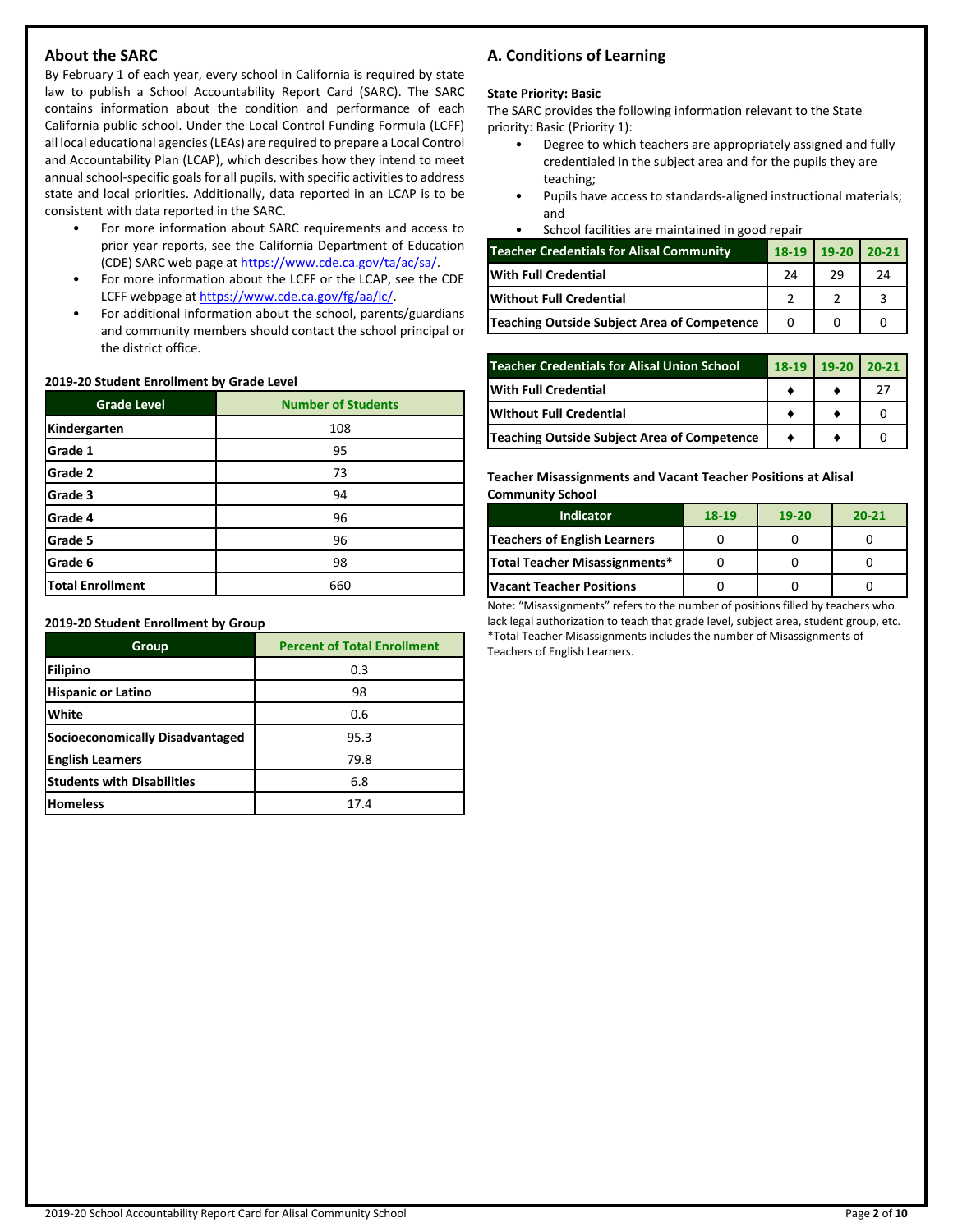## **Quality, Currency, Availability of Textbooks and Instructional Materials (School Year 2020-21)**

In order to meet requirements for common core state standards (CCSS), materials were updated as part of the 2018 adoption.

K-6 Wonders is used to teach all Language Arts standards. In K-6, teachers use Eureka Math.

## **Textbooks and Instructional Materials**

**Year and month in which data were collected: 2019**

| <b>Core Curriculum Area</b>         | <b>Textbooks and Instructional Materials/Year of Adoption</b>                                            |  |  |  |  |
|-------------------------------------|----------------------------------------------------------------------------------------------------------|--|--|--|--|
| <b>Reading/Language Arts</b>        | McMillan / McGraw-Hill, Wonders- K-3, Adopted 2017<br>McMillan / McGraw-Hill, Wonders- 4-6, Adopted 2018 |  |  |  |  |
|                                     | The textbooks listed are from most recent adoption:<br>Yes                                               |  |  |  |  |
|                                     | Percent of students lacking their own assigned textbook: 0                                               |  |  |  |  |
| <b>Mathematics</b>                  | Eureka Math, Adopted 2018                                                                                |  |  |  |  |
|                                     | The textbooks listed are from most recent adoption:<br>Yes                                               |  |  |  |  |
|                                     | Percent of students lacking their own assigned textbook:<br>0                                            |  |  |  |  |
| Science                             | Delta Foss- (Kinder-5th grades) - Adopted 2007<br>McGraw-Hill- (6th grade) - Adopted 2006                |  |  |  |  |
|                                     | The textbooks listed are from most recent adoption:<br>Yes                                               |  |  |  |  |
|                                     | Percent of students lacking their own assigned textbook: 0                                               |  |  |  |  |
| <b>History-Social Science</b>       | McGraw Hill, Imapact / Impacto, 4th-6th Grades - Adopted May 2019<br>McGraw-Hill, Vistas - Adopted 2006  |  |  |  |  |
|                                     | The textbooks listed are from most recent adoption:<br>Yes                                               |  |  |  |  |
|                                     | Percent of students lacking their own assigned textbook: 0                                               |  |  |  |  |
| Foreign Language                    | Not applicable                                                                                           |  |  |  |  |
|                                     | The textbooks listed are from most recent adoption:<br>No                                                |  |  |  |  |
|                                     | Percent of students lacking their own assigned textbook:<br>0                                            |  |  |  |  |
| <b>Health</b>                       | Not applicable                                                                                           |  |  |  |  |
|                                     | The textbooks listed are from most recent adoption:<br>No                                                |  |  |  |  |
|                                     | Percent of students lacking their own assigned textbook: 0                                               |  |  |  |  |
| <b>Visual and Performing Arts</b>   | Not applicable                                                                                           |  |  |  |  |
|                                     | The textbooks listed are from most recent adoption:<br>No                                                |  |  |  |  |
|                                     | Percent of students lacking their own assigned textbook: 0                                               |  |  |  |  |
| <b>Science Laboratory Equipment</b> | Not applicable                                                                                           |  |  |  |  |
|                                     | The textbooks listed are from most recent adoption:<br>No                                                |  |  |  |  |
|                                     | Percent of students lacking their own assigned textbook: 0                                               |  |  |  |  |

Note: Cells with N/A values do not require data.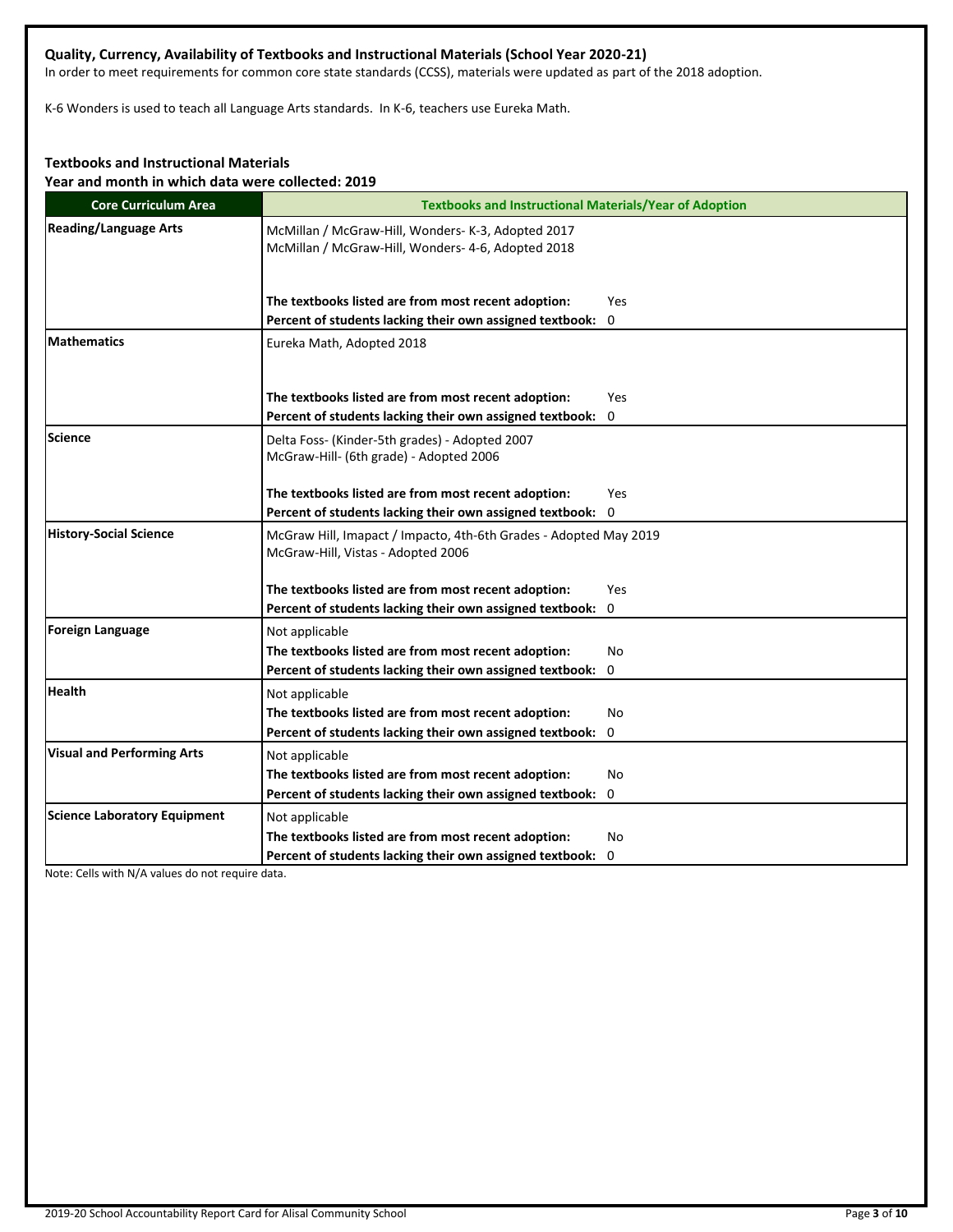## **School Facility Conditions and Planned Improvements (Most Recent Year)**

Alisal Community School is the oldest school in the district and has much history and character to offer our community. We have a total of 32 classrooms and a community room that are in full use. Our custodial and district maintenance staff work hard to maintain a clean and aesthetically pleasing campus. The school is currently under construction for modernization, and Phase I is scheduled for completion in August, 2021.

## **School Facility Good Repair Status (Most Recent Year)**

Using the **most recently collected** FIT data (or equivalent), provide the following:

- Determination of repair status for systems listed
- Description of any needed maintenance to ensure good repair
- The year and month in which the data were collected
- The rate for each system inspected
- The overall rating

#### **Year and month in which data were collected: August, 2020**

| <b>System Inspected</b>                                                   | <b>Repair Status</b>     | <b>Repair Needed and</b><br><b>Action Taken or Planned</b> |
|---------------------------------------------------------------------------|--------------------------|------------------------------------------------------------|
| Systems:<br>Gas Leaks, Mechanical/HVAC, Sewer                             | Good                     |                                                            |
| Interior:<br><b>Interior Surfaces</b>                                     | Good                     |                                                            |
| <b>Cleanliness:</b><br>Overall Cleanliness, Pest/ Vermin Infestation      | Good                     |                                                            |
| <b>Electrical:</b><br>Electrical                                          | Good                     |                                                            |
| <b>Restrooms/Fountains:</b><br>Restrooms, Sinks/ Fountains                | Good                     |                                                            |
| Safety:<br>Fire Safety, Hazardous Materials                               | Good                     |                                                            |
| Structural:<br>Structural Damage, Roofs                                   | Good                     |                                                            |
| <b>External:</b><br>Playground/School Grounds, Windows/Doors/Gates/Fences | Good                     |                                                            |
| <b>Overall Rating</b>                                                     | <b>Exemplary</b><br>Good |                                                            |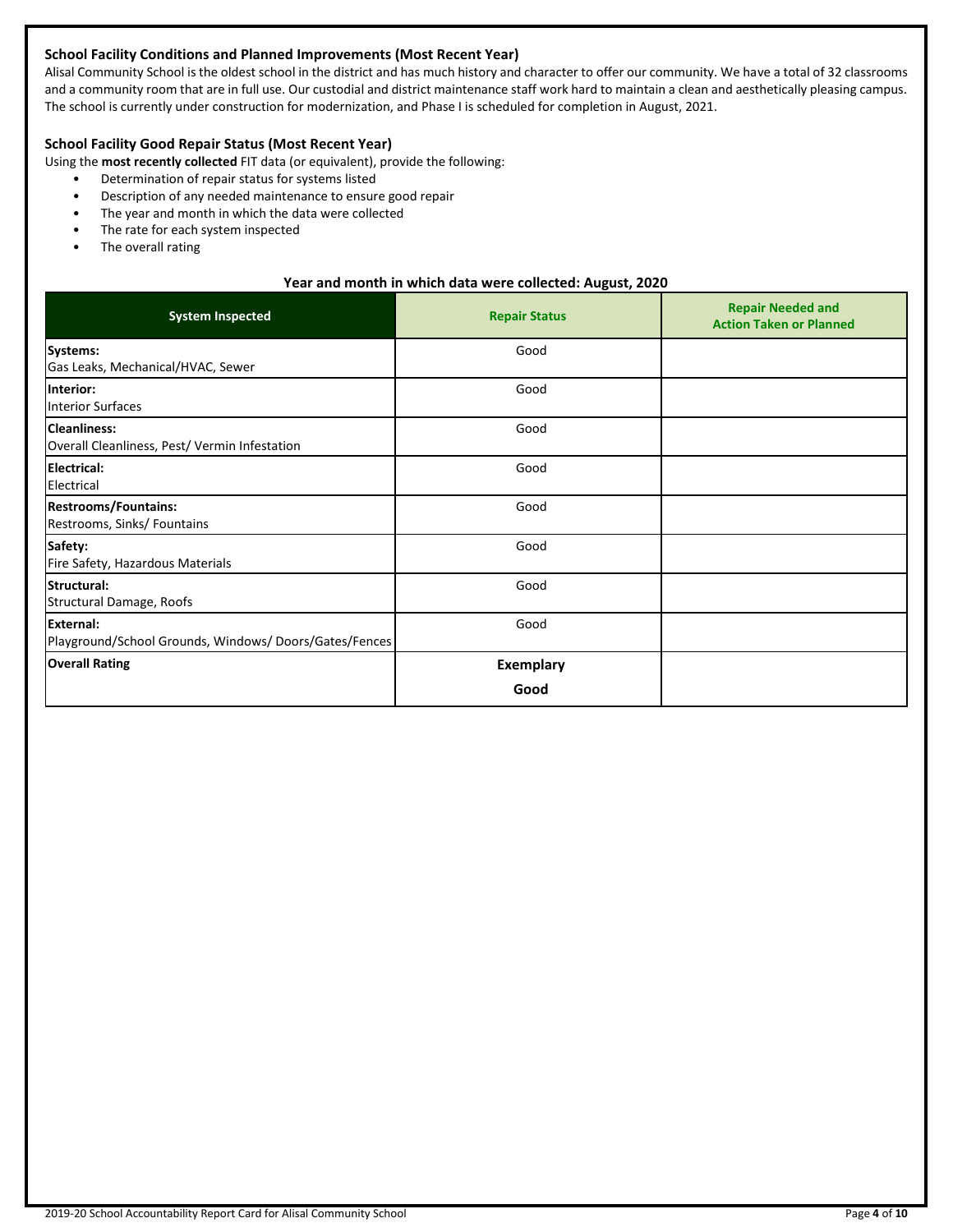## **B. Pupil Outcomes**

#### **State Priority: Pupil Achievement**

The SARC provides the following information relevant to the State priority: Pupil Achievement (Priority 4):

- **Statewide assessments** (i.e., California Assessment of Student Performance and Progress [CAASPP] System, which includes the Smarter Balanced Summative Assessments for students in the general education population and the California Alternate Assessments [CAAs] for English language arts/literacy [ELA] and mathematics given in grades three through eight and grade eleven. Only eligible students may participate in the administration of the CAAs. CAAs items are aligned with alternate achievement standards, which are linked with the Common Core State Standards [CCSS] for students with the most significant cognitive disabilities); and
- The percentage of students who have successfully completed courses that satisfy the requirements for entrance to the University of California and the California State University, or career technical education sequences or programs of study.

#### **CAASPP Test Results in ELA and Mathematics for All Students Grades Three through Eight and Grade Eleven**

**Percentage of Students Meeting or Exceeding the State Standard**

| <b>Subject</b> | <b>School</b><br>18-19 | <b>School</b><br>$19 - 20$ | <b>District</b><br>18-19 | <b>District</b><br>$19 - 20$ | <b>State</b><br>18-19 | <b>State</b><br>19-20 |
|----------------|------------------------|----------------------------|--------------------------|------------------------------|-----------------------|-----------------------|
| <b>IELA</b>    | 50                     | N/A                        | 36                       | N/A                          | 50                    | N/A                   |
| <b>Math</b>    | 37                     | N/A                        | 28                       | N/A                          | 39                    | N/A                   |

Note: Cells with N/A values do not require data.

Note: The 2019-2020 data are not available. Due to the COVID-19 pandemic, Executive Order N-30-20 was issued which waived the requirement for statewide testing for the 2019-2020 school year.

Note: Percentages are not calculated when the number of students tested is ten or less, either because the number of students in this category is too small for statistical accuracy or to protect student privacy.

Note: ELA and mathematics test results include the Smarter Balanced Summative Assessment and the CAA. The "Percent Met or Exceeded" is calculated by taking the total number of students who met or exceeded the standard on the Smarter Balanced Summative Assessment plus the total number of students who met the standard (i.e., achieved Level 3-Alternate) on the CAAs divided by the total number of students who participated in both assessments.

## **CAASPP Test Results in Science for All Students Grades Five, Eight, and High School**

#### **Percentage of Students Meeting or Exceeding the State Standard**

| <b>Subject</b> | <b>School</b> | <b>School</b> | <b>District</b> | <b>District</b> | <b>State</b> | <b>State</b> |
|----------------|---------------|---------------|-----------------|-----------------|--------------|--------------|
|                | 18-19         | 19-20         | 18-19           | $19 - 20$       | 18-19        | 19-20        |
| <b>Science</b> | 18            | N/A           | 13              | N/A             | 30           | N/A          |

Note: Cells with N/A values do not require data.

Note: The 2019-2020 data are not available. Due to the COVID-19 pandemic, Executive Order N-30-20 was issued which waived the requirement for statewide testing for the 2019-2020 school year.

Note: The new California Science Test (CAST) was first administered operationally in the 2018-2019 school year.

#### **State Priority: Other Pupil Outcomes**

The SARC provides the following information relevant to the State priority: Other Pupil Outcomes (Priority 8):

• Pupil outcomes in the subject areas of physical education.

#### **2019-20 Percent of Students Meeting Fitness Standards**

| Grade<br>Level | 4 of 6                                                                                                                                                                                                                                    | $5$ of 6 | 6 of 6 |
|----------------|-------------------------------------------------------------------------------------------------------------------------------------------------------------------------------------------------------------------------------------------|----------|--------|
|                | N/A                                                                                                                                                                                                                                       | N/A      | N/A    |
|                | N/A                                                                                                                                                                                                                                       | N/A      | N/A    |
| q              | N/A                                                                                                                                                                                                                                       | N/A      | N/A    |
|                | $\mathbf{A}$ is a set of $\mathbf{A}$ if the set of $\mathbf{A}$ and is a set of the set of the set of the set of the set of the set of the set of the set of the set of the set of the set of the set of the set of the set of the set o |          |        |

Note: Cells with N/A values do not require data.

Note: The 2019–2020 data are not available. Due to the COVID-19 pandemic, Executive Order N-56-20 was issued which waived the requirement to administer the physical fitness performance test for the 2019–2020 school year.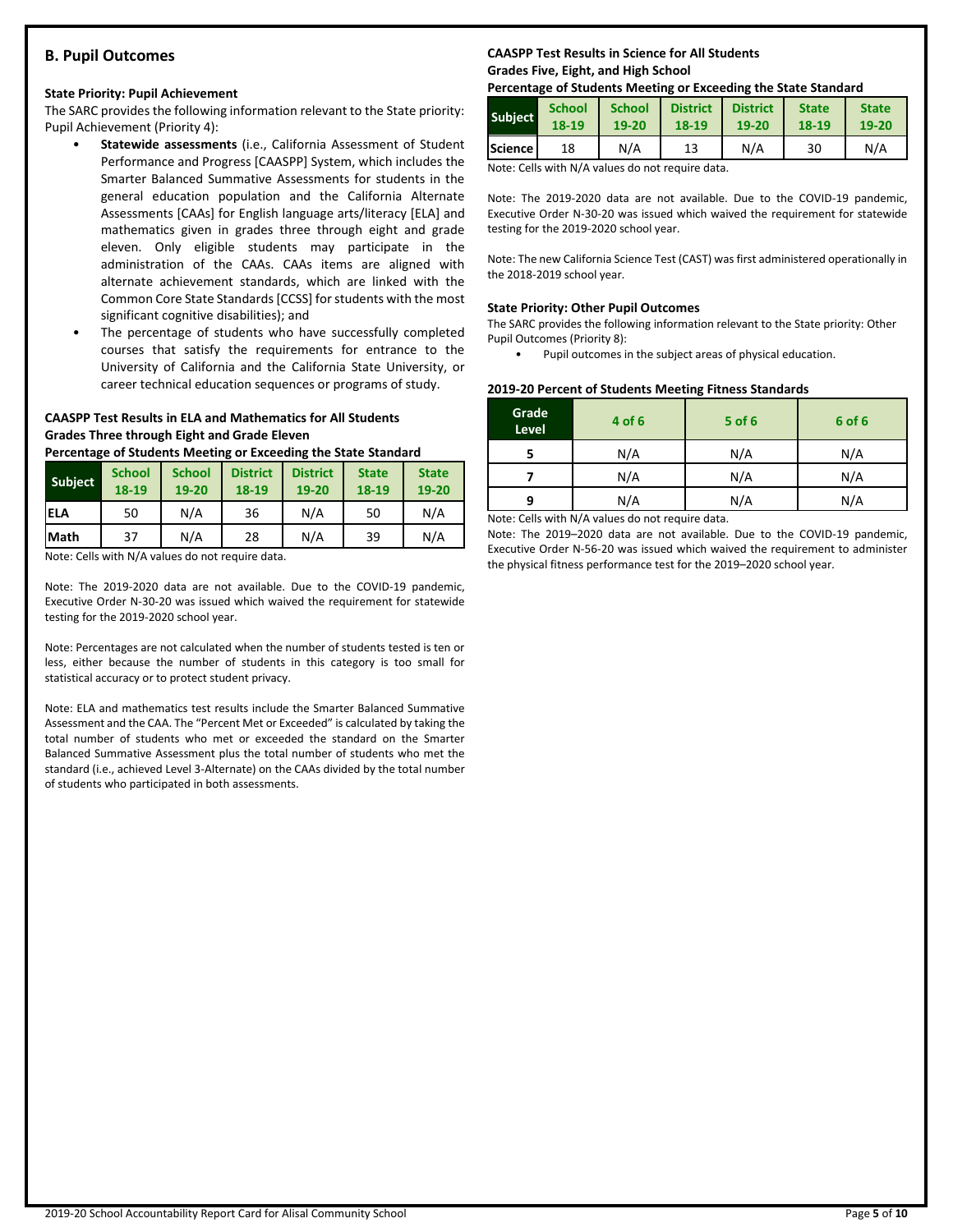| <b>Student Group</b>                                 | <b>Total</b><br><b>Enrollment</b> | <b>Number</b><br><b>Tested</b> | <b>Percent</b><br><b>Tested</b> | <b>Percent</b><br><b>Not Tested</b> | <b>Percent</b><br><b>Met or Exceeded</b> |
|------------------------------------------------------|-----------------------------------|--------------------------------|---------------------------------|-------------------------------------|------------------------------------------|
| <b>All Students</b>                                  | N/A                               | N/A                            | N/A                             | N/A                                 | N/A                                      |
| Male                                                 | N/A                               | N/A                            | N/A                             | N/A                                 | N/A                                      |
| Female                                               | N/A                               | N/A                            | N/A                             | N/A                                 | N/A                                      |
| <b>Black or African American</b>                     | N/A                               | N/A                            | N/A                             | N/A                                 | N/A                                      |
| American Indian or Alaska Native                     | N/A                               | N/A                            | N/A                             | N/A                                 | N/A                                      |
| Asian                                                | N/A                               | N/A                            | N/A                             | N/A                                 | N/A                                      |
| <b>Filipino</b>                                      | N/A                               | N/A                            | N/A                             | N/A                                 | N/A                                      |
| <b>Hispanic or Latino</b>                            | N/A                               | N/A                            | N/A                             | N/A                                 | N/A                                      |
| <b>Native Hawaiian or Pacific Islander</b>           | N/A                               | N/A                            | N/A                             | N/A                                 | N/A                                      |
| White                                                | N/A                               | N/A                            | N/A                             | N/A                                 | N/A                                      |
| <b>Two or More Races</b>                             | N/A                               | N/A                            | N/A                             | N/A                                 | N/A                                      |
| <b>Socioeconomically Disadvantaged</b>               | N/A                               | N/A                            | N/A                             | N/A                                 | N/A                                      |
| <b>English Learners</b>                              | N/A                               | N/A                            | N/A                             | N/A                                 | N/A                                      |
| <b>Students with Disabilities</b>                    | N/A                               | N/A                            | N/A                             | N/A                                 | N/A                                      |
| <b>Students Receiving Migrant Education Services</b> | N/A                               | N/A                            | N/A                             | N/A                                 | N/A                                      |
| <b>Foster Youth</b>                                  | N/A                               | N/A                            | N/A                             | N/A                                 | N/A                                      |
| <b>Homeless</b>                                      | N/A                               | N/A                            | N/A                             | N/A                                 | N/A                                      |

Note: Cells with N/A values do not require data.

Note: The 2019-2020 data are not available. Due to the COVID-19 pandemic, Executive Order N-30-20 was issued which waived the requirement for statewide testing for the 2019-2020 school year.

## **CAASPP Test Results in ELA by Student Group**

**Grades Three through Eight and Grade Eleven (School Year 2019-2020)**

| <b>Student Group</b>                                 | <b>Total</b><br><b>Enrollment</b> | <b>Number</b><br><b>Tested</b> | <b>Percent</b><br><b>Tested</b> | <b>Percent</b><br><b>Not Tested</b> | <b>Percent</b><br><b>Met or Exceeded</b> |
|------------------------------------------------------|-----------------------------------|--------------------------------|---------------------------------|-------------------------------------|------------------------------------------|
| <b>All Students</b>                                  | N/A                               | N/A                            | N/A                             | N/A                                 | N/A                                      |
| Male                                                 | N/A                               | N/A                            | N/A                             | N/A                                 | N/A                                      |
| Female                                               | N/A                               | N/A                            | N/A                             | N/A                                 | N/A                                      |
| <b>Black or African American</b>                     | N/A                               | N/A                            | N/A                             | N/A                                 | N/A                                      |
| American Indian or Alaska Native                     | N/A                               | N/A                            | N/A                             | N/A                                 | N/A                                      |
| Asian                                                | N/A                               | N/A                            | N/A                             | N/A                                 | N/A                                      |
| <b>Filipino</b>                                      | N/A                               | N/A                            | N/A                             | N/A                                 | N/A                                      |
| <b>Hispanic or Latino</b>                            | N/A                               | N/A                            | N/A                             | N/A                                 | N/A                                      |
| Native Hawaiian or Pacific Islander                  | N/A                               | N/A                            | N/A                             | N/A                                 | N/A                                      |
| White                                                | N/A                               | N/A                            | N/A                             | N/A                                 | N/A                                      |
| <b>Two or More Races</b>                             | N/A                               | N/A                            | N/A                             | N/A                                 | N/A                                      |
| <b>Socioeconomically Disadvantaged</b>               | N/A                               | N/A                            | N/A                             | N/A                                 | N/A                                      |
| <b>English Learners</b>                              | N/A                               | N/A                            | N/A                             | N/A                                 | N/A                                      |
| <b>Students with Disabilities</b>                    | N/A                               | N/A                            | N/A                             | N/A                                 | N/A                                      |
| <b>Students Receiving Migrant Education Services</b> | N/A                               | N/A                            | N/A                             | N/A                                 | N/A                                      |
| <b>Foster Youth</b>                                  | N/A                               | N/A                            | N/A                             | N/A                                 | N/A                                      |
| <b>Homeless</b>                                      | N/A                               | N/A                            | N/A                             | N/A                                 | N/A                                      |

Note: Cells with N/A values do not require data.

Note: The 2019-2020 data are not available. Due to the COVID-19 pandemic, Executive Order N-30-20 was issued which waived the requirement for statewide testing for the 2019-2020 school year.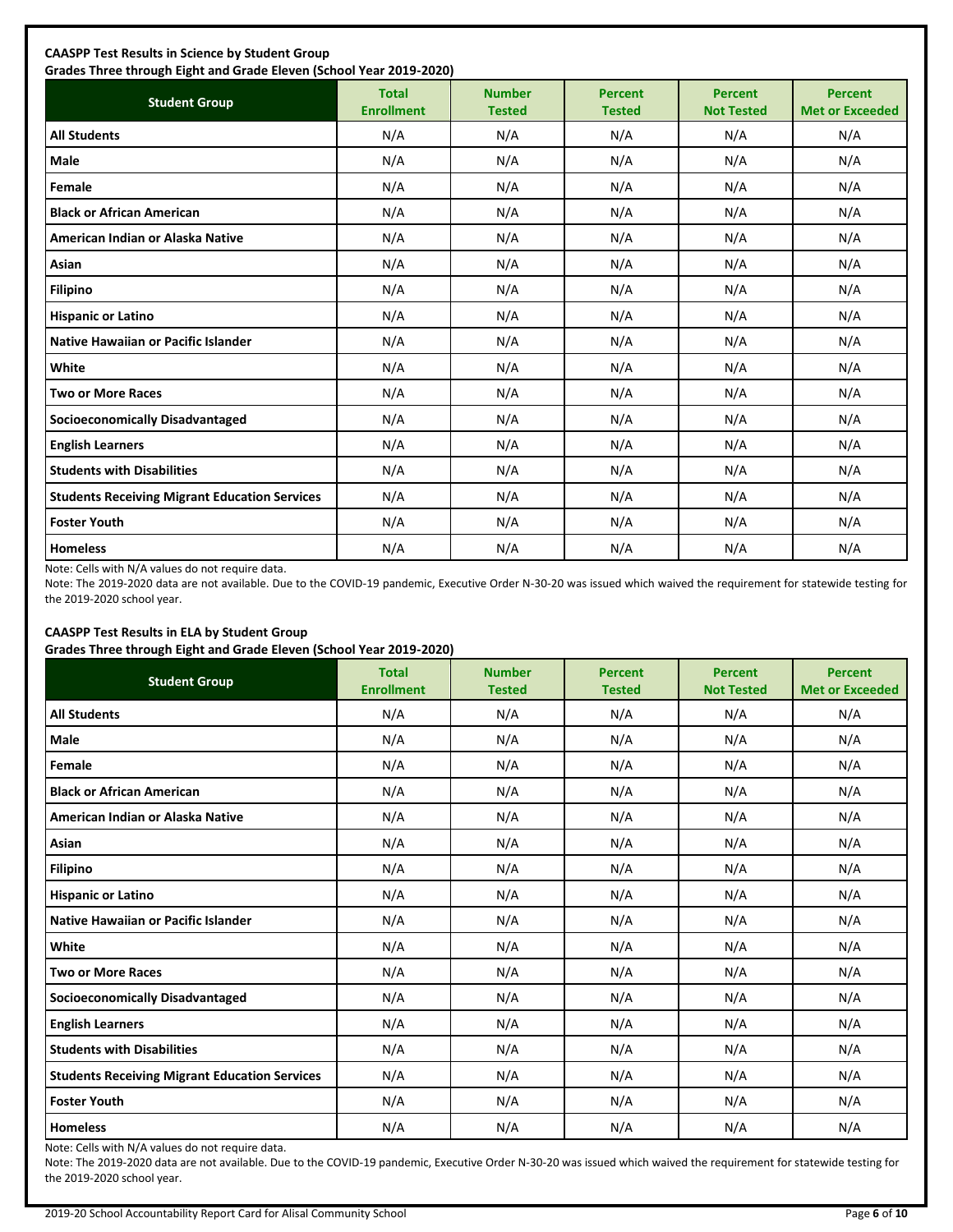#### **CAASPP Test Results in Mathematics by Student Group Grades Three through Eight and Grade Eleven (School Year 2019-2020)**

| andes mice unbagn agut ana draac acten (benoor rear 2015 2020)<br><b>Student Group</b> | <b>Total</b><br><b>Enrollment</b> | <b>Number</b><br><b>Tested</b> | <b>Percent</b><br><b>Tested</b> | <b>Percent</b><br><b>Not Tested</b> | <b>Percent</b><br><b>Met or Exceeded</b> |
|----------------------------------------------------------------------------------------|-----------------------------------|--------------------------------|---------------------------------|-------------------------------------|------------------------------------------|
| <b>All Students</b>                                                                    | N/A                               | N/A                            | N/A                             | N/A                                 | N/A                                      |
| <b>Male</b>                                                                            | N/A                               | N/A                            | N/A                             | N/A                                 | N/A                                      |
| Female                                                                                 | N/A                               | N/A                            | N/A                             | N/A                                 | N/A                                      |
| <b>Black or African American</b>                                                       | N/A                               | N/A                            | N/A                             | N/A                                 | N/A                                      |
| American Indian or Alaska Native                                                       | N/A                               | N/A                            | N/A                             | N/A                                 | N/A                                      |
| Asian                                                                                  | N/A                               | N/A                            | N/A                             | N/A                                 | N/A                                      |
| Filipino                                                                               | N/A                               | N/A                            | N/A                             | N/A                                 | N/A                                      |
| <b>Hispanic or Latino</b>                                                              | N/A                               | N/A                            | N/A                             | N/A                                 | N/A                                      |
| <b>Native Hawaiian or Pacific Islander</b>                                             | N/A                               | N/A                            | N/A                             | N/A                                 | N/A                                      |
| White                                                                                  | N/A                               | N/A                            | N/A                             | N/A                                 | N/A                                      |
| <b>Two or More Races</b>                                                               | N/A                               | N/A                            | N/A                             | N/A                                 | N/A                                      |
| <b>Socioeconomically Disadvantaged</b>                                                 | N/A                               | N/A                            | N/A                             | N/A                                 | N/A                                      |
| <b>English Learners</b>                                                                | N/A                               | N/A                            | N/A                             | N/A                                 | N/A                                      |
| <b>Students with Disabilities</b>                                                      | N/A                               | N/A                            | N/A                             | N/A                                 | N/A                                      |
| <b>Students Receiving Migrant Education Services</b>                                   | N/A                               | N/A                            | N/A                             | N/A                                 | N/A                                      |
| <b>Foster Youth</b>                                                                    | N/A                               | N/A                            | N/A                             | N/A                                 | N/A                                      |
| <b>Homeless</b>                                                                        | N/A                               | N/A                            | N/A                             | N/A                                 | N/A                                      |

Note: Cells with N/A values do not require data.

Note: The 2019-2020 data are not available. Due to the COVID-19 pandemic, Executive Order N-30-20 was issued which waived the requirement for statewide testing for the 2019-2020 school year.

## **C. Engagement**

#### **State Priority: Parental Involvement**

- The SARC provides the following information relevant to the State priority: Parental Involvement (Priority 3):
	- Efforts the school district makes to seek parent input in making decisions for the school district and each school site

#### **Opportunities for Parental Involvement (School Year 2020-21)**

At Alisal Community School, parents have many opportunities to participate in their children's learning activities, including Parenting Partners, School Site Council, and the Parent Volunteers. Parents are also invited to volunteer in their student's classrooms to help teachers prepare materials for lessons and to read to our students.

Parents are also instrumental in our Winter "Las Posadas" celebrations, Fall Harvest Carnival, and Spring Science Fair. Parents are always encouraged to attend parent-teacher conferences, Open House, Trimester Awards, and Family Reading and Math Nights as well.

For more information about how to get involved at your school, please contact Mrs. Elizabeth Armenta, School Principal at (831) 753-5720.

#### **State Priority: School Climate**

The SARC provides the following information relevant to the State priority: School Climate (Priority 6):

- Pupil suspension rates;
- Pupil expulsion rates; and
- Other local measures on the sense of safety.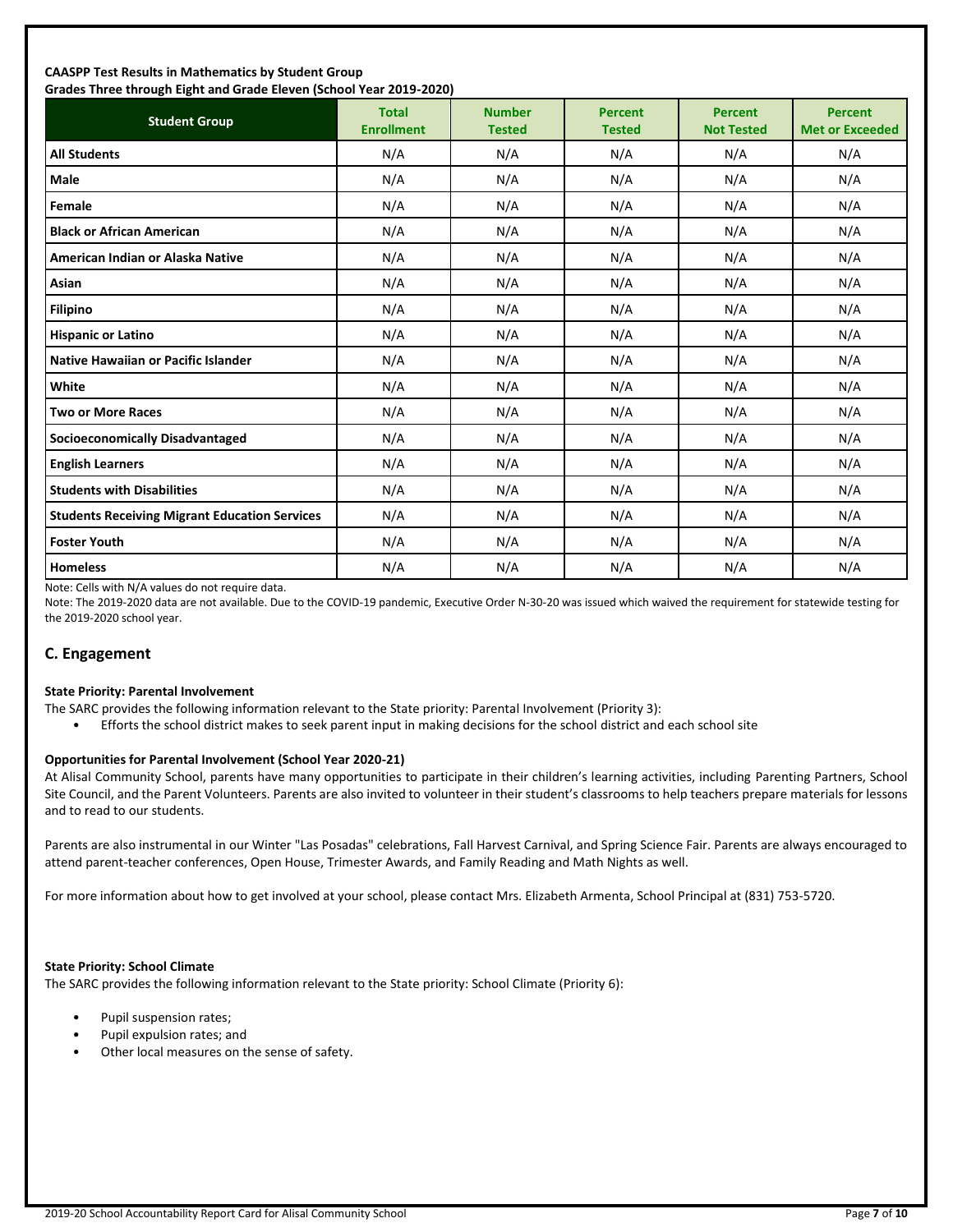#### **School Safety Plan (School Year 2020-2021)**

Student safety is of the utmost concern at Alisal Community School. Our campus supervisors and staff supervises students both before and after school. While on campus, students are supervised at all times by teachers, campus supervisors, and school administrators. Visitors to the school must report to the main office and sign our visitors' log before visiting our campus.

Our School Safety Plan is reviewed annually. It includes procedures for dealing with a variety of emergency situations such as earthquakes, fires, bomb threats, and intruders on campus. We share this plan with staff and parents yearly, and there are copies in each classroom so that teachers can refer to them immediately. Earthquake and fire drills are held monthly throughout the year. In addition, a group of staff members received the ALICE training provided by our district, in January 2020.

#### **Suspensions and Expulsions**

**(data collected between July through June, each full school year respectively)**

| Rate               | <b>School</b><br>2017-18 | <b>School</b><br>2018-19 | <b>District</b><br>2017-18 | <b>District</b><br>2018-19 | <b>State</b><br>2017-18 | <b>State</b><br>2018-19 |
|--------------------|--------------------------|--------------------------|----------------------------|----------------------------|-------------------------|-------------------------|
| <b>Suspensions</b> | 0.8                      | <b></b>                  | 1.5                        | <b></b>                    | 3.5                     | 3.5                     |
| <b>Expulsions</b>  | 0.0                      | 0.0                      | 0.0                        | 0.0                        | 0.1                     | 0.1                     |

#### **Suspensions and Expulsions for School Year 2019-2020 Only**

**(data collected between July through February, partial school year due to the COVID-19 pandemic)**

| Rate              | <b>School</b><br>2019-20 | <b>District</b><br>2019-20 | <b>State</b><br>2019-20 |
|-------------------|--------------------------|----------------------------|-------------------------|
| Suspensions       |                          |                            |                         |
| <b>Expulsions</b> |                          |                            |                         |

Note: The 2019-2020 suspensions and expulsions rate data are not comparable to prior year data because the 2019-2020 school year is a partial school year due to the COVID-19 crisis. As such, it would be inappropriate to make any comparisons in rates of suspensions and expulsions in the 2019-2020 school year compared to prior years.

## **D. Other SARC Information**

The information in this section is required to be in the SARC but is not included in the state priorities for LCFF.

#### **Ratio of Pupils to Academic Counselor (School Year 2019-2020)**

| <b>Title</b> | Ratio |
|--------------|-------|
| . Counselor* |       |

\*One full time equivalent (FTE) equals one staff member working full time; one FTE could also represent two staff members who each work 50 percent of full time.

#### **Student Support Services Staff (School Year 2019-2020)**

| <b>Title</b>                                               | <b>Number of Full-Time Equivalent</b><br>(FTE) |
|------------------------------------------------------------|------------------------------------------------|
| <b>Counselor (Social/Behavioral or Career Development)</b> |                                                |
| Library Media Teacher (Librarian)                          |                                                |
| Library Media Services Staff (Paraprofessional)            |                                                |
| Psychologist                                               |                                                |
| <b>Social Worker</b>                                       |                                                |
| <b>Nurse</b>                                               |                                                |
| Speech/Language/Hearing Specialist                         |                                                |
| <b>Resource Specialist (non-teaching)</b>                  |                                                |
| <b>Other</b>                                               |                                                |

\*One Full Time Equivalent (FTE) equals one staff member working full time; one FTE could also represent two staff members who each work 50 percent of full time.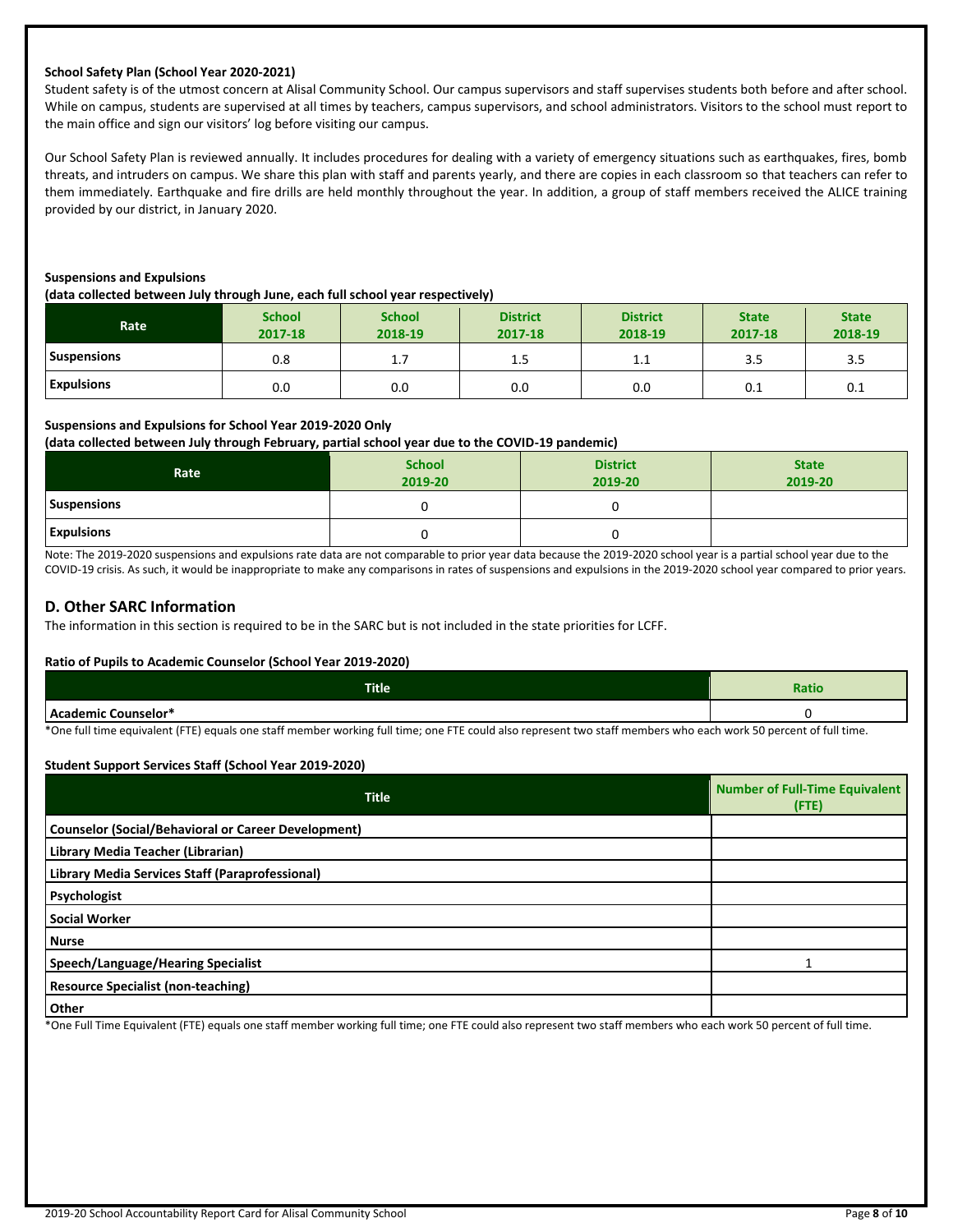| Average Class Size and Class Size Distribution (Elementary) |                                                   |                                                        |                                                         |                                                     |                                                          |                                                        |                                                         |                                                     |                                                          |                                                        |                                                         |                                                     |
|-------------------------------------------------------------|---------------------------------------------------|--------------------------------------------------------|---------------------------------------------------------|-----------------------------------------------------|----------------------------------------------------------|--------------------------------------------------------|---------------------------------------------------------|-----------------------------------------------------|----------------------------------------------------------|--------------------------------------------------------|---------------------------------------------------------|-----------------------------------------------------|
| Grade<br>Level                                              | 2017-18<br>Average<br><b>Class</b><br><b>Size</b> | 2017-18<br># of<br>Classes*<br><b>Size</b><br>$1 - 20$ | 2017-18<br># of<br>Classes*<br><b>Size</b><br>$21 - 32$ | 2017-18<br># of<br>Classes*<br><b>Size</b><br>$33+$ | 2018-19<br><b>Average</b><br><b>Class</b><br><b>Size</b> | 2018-19<br># of<br>Classes*<br><b>Size</b><br>$1 - 20$ | 2018-19<br># of<br>Classes*<br><b>Size</b><br>$21 - 32$ | 2018-19<br># of<br>Classes*<br><b>Size</b><br>$33+$ | 2019-20<br><b>Average</b><br><b>Class</b><br><b>Size</b> | 2019-20<br># of<br>Classes*<br><b>Size</b><br>$1 - 20$ | 2019-20<br># of<br>Classes*<br><b>Size</b><br>$21 - 32$ | 2019-20<br># of<br>Classes*<br><b>Size</b><br>$33+$ |
| К                                                           | 26                                                |                                                        | 4                                                       |                                                     | 22                                                       | $\mathbf{1}$                                           | 4                                                       |                                                     | 14                                                       | 8                                                      |                                                         |                                                     |
| 1                                                           | 24                                                |                                                        | 4                                                       |                                                     | 25                                                       |                                                        | 3                                                       |                                                     | 24                                                       |                                                        | 4                                                       |                                                     |
| $\overline{2}$                                              | 24                                                |                                                        | 4                                                       |                                                     | 23                                                       |                                                        | 4                                                       |                                                     | 24                                                       |                                                        | 3                                                       |                                                     |
| 3                                                           | 24                                                |                                                        | 4                                                       |                                                     | 24                                                       |                                                        | 4                                                       |                                                     | 24                                                       |                                                        | 4                                                       |                                                     |
| 4                                                           | 26                                                |                                                        | 4                                                       |                                                     | 31                                                       |                                                        | 3                                                       |                                                     | 32                                                       |                                                        | 2                                                       |                                                     |
| 5                                                           | 26                                                |                                                        | 4                                                       |                                                     | 25                                                       |                                                        | 4                                                       |                                                     | 24                                                       |                                                        | 4                                                       |                                                     |
| 6                                                           | 34                                                |                                                        |                                                         | 3                                                   | 35                                                       |                                                        |                                                         | 3                                                   | 33                                                       |                                                        | $\overline{2}$                                          | 1                                                   |
| Other**                                                     |                                                   |                                                        |                                                         |                                                     |                                                          |                                                        |                                                         |                                                     |                                                          |                                                        |                                                         |                                                     |

\*Number of classes indicates how many classes fall into each size category (a range of total students per class).

\*\* "Other" category is for multi-grade level classes.

#### **Professional Development (Most Recent Three Years)**

| Measure                                                                         | 2018-19 | 2019-20 | 2020-2 |
|---------------------------------------------------------------------------------|---------|---------|--------|
| Number of school days dedicated to Staff Development and Continuous Improvement |         |         |        |

The major areas of professional development for teachers in 2019-20 included the following:

- Standards-based planning for instruction, learning and assessment
- Close Reading and Evidence-Based Text Questions PDD
- **Explicit Direct Instruction**
- Storm Educational Enterprises, Inc. has provided training for all our certificated staff, including intervention teachers and para-educators with strategies and skills practice in Storm Your Way With Argumentative Reading Comprehension and Writing. The system is a collection of strategies and skills for close reading and writing that are grounded in best instructional practices, California Common Core Standards outcomes and are research based. It is a system grounded on critical thinking, collaboration, creative thinking and communication routines for listening speaking, reading and writing.
- Lesson Design and Engagement
- Coaching Cycles (for Academic Coaches)
- Teacher-principal meetings Student performance data reporting
- Teaching to the Math standards (primary grade teachers)
- PBIS

Professional development was delivered through grade level sessions during regular work days with release time for classroom teachers.

Teachers were supported during implementation by the site's Academic Coach.